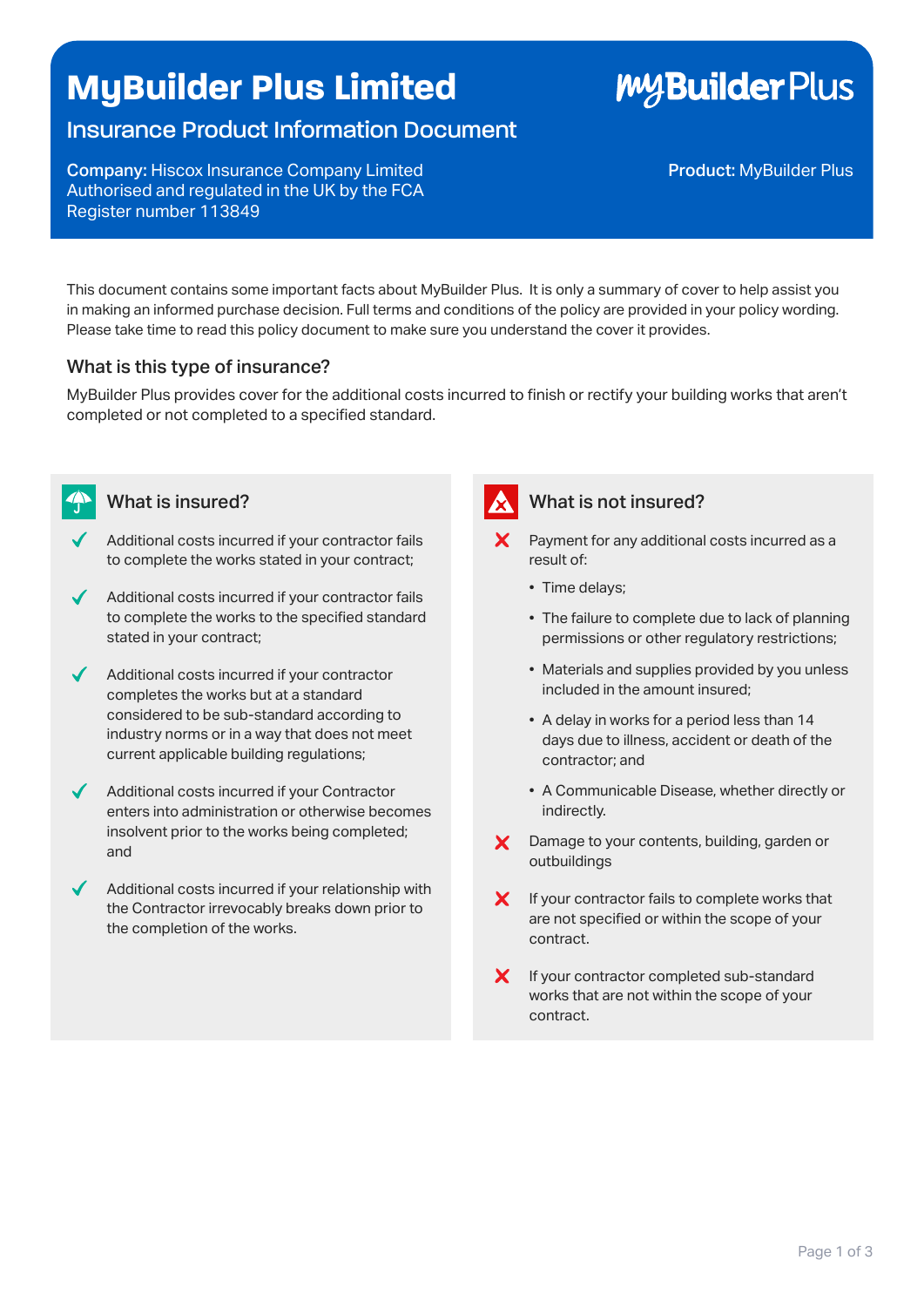#### Are there any restrictions on cover?

- Please refer to your policy schedule for any excesses or endorsements that may apply.
- l Please refer to your policy schedule for details of your cover limit.
- Į The Contractor must not be your relative or close friend.
- Į You are required to pay the full amount originally detailed in your contract for the works. In the event that you have not paid all amounts owed under your contract, you are required to pay the difference towards the rectification works.

#### ((()) Where am I covered (Geographical Limits)?

United Kingdom (England, Scotland, Wales, and Northern Ireland).



- Comply with the terms and conditions of the policy.
- Tell MyBuilder as soon as possible of any change of works agreed to between yourself and your Contractor.
- Tell MyBuilder as soon as possible of any dispute that may arise between you and your Contractor or if you are unhappy with the works completed by your Contractor.
- Participate in any dispute resolution process initiated by MyBuilder.
- Take simple precautions for your own safety to prevent accidents and reduce the likelihood of loss or damage.

#### When and how do I pay?

Payment is due and payable at the time you request the policy. Payment is only taken by debit/credit card online.

#### When does the cover start and end?

Your cover will take effect on the date stated in your policy schedule.

#### How do I cancel the contract?

To cancel your policy please contact MyBuilder. Cancellations made within the first 15 days of purchase may receive a full refund if the works specified in your policy have not commenced. If the work specified in your policy have commenced, or you choose to cancel the policy after 15 days, no premium will be returned.